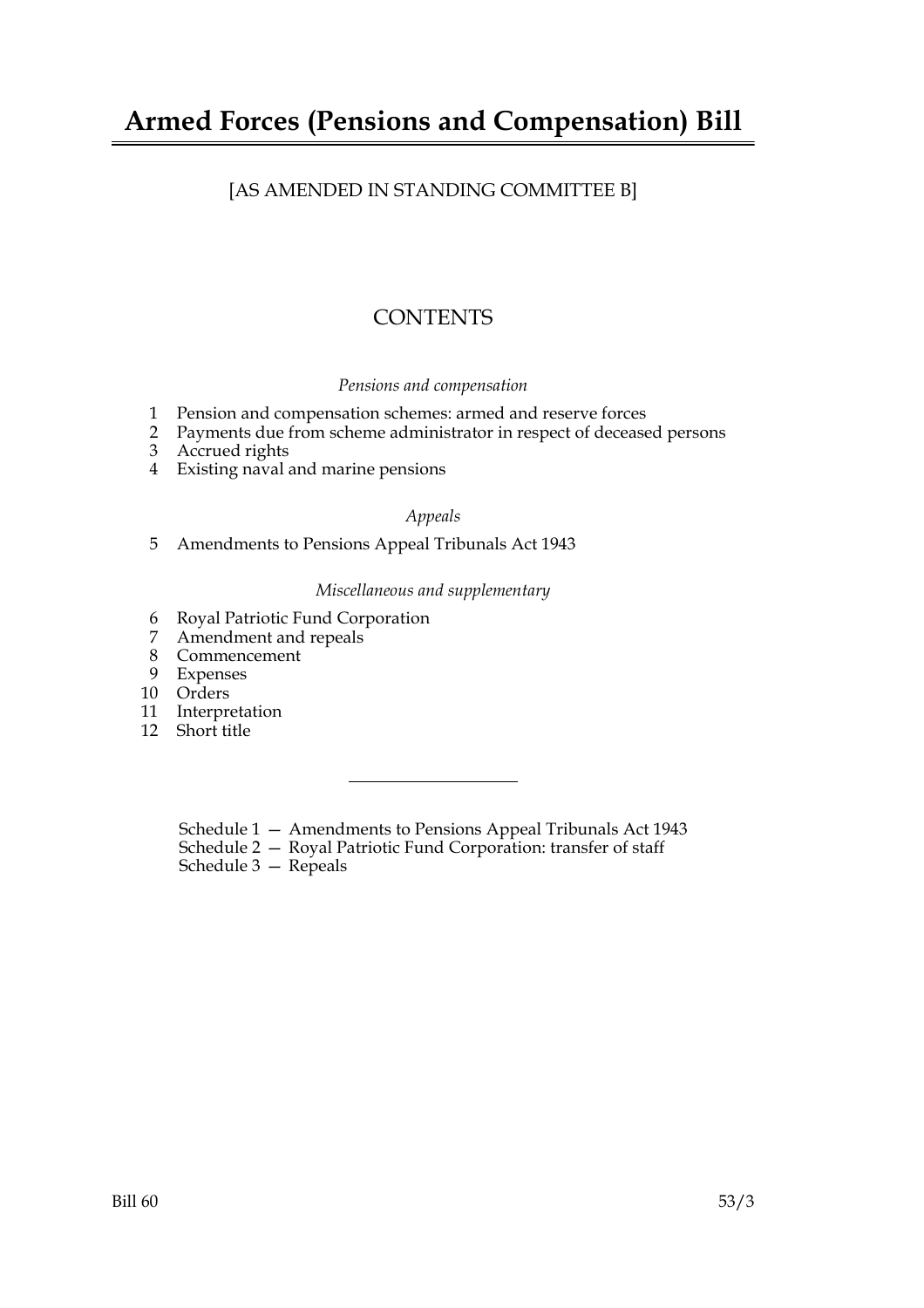# A **BILL**

#### [AS AMENDED IN STANDING COMMITTEE B]

#### TO

Make new provision for establishing pension and compensation schemes for the armed or reserve forces; to amend the Pensions Appeal Tribunals Act 1943; to provide for the transfer of the property, rights and liabilities of the Royal Patriotic Fund Corporation to a registered charity; and for connected purposes.

E IT ENACTED by the Queen's most Excellent Majesty, by and with the advice and consent of the Lords Spiritual and Temporal, and Commons, in this present **B** E IT ENACTED by the Queen's most Excellent Majesty, by and with consent of the Lords Spiritual and Temporal, and Commons, Parliament assembled, and by the authority of the same, as follows:  $-$ 

#### *Pensions and compensation*

#### **1 Pension and compensation schemes: armed and reserve forces**

- (1) The Secretary of State may by order establish schemes which, in respect of a person's service in the armed forces, provide—
	- (a) for benefits, in the form of pensions or otherwise, to be payable to or in respect of him on termination of service or on death or retirement, or
	- (b) for payments to be made towards the provision of such benefits.
	- Such a scheme is referred to in this Act as an armed forces pension scheme.
- (2) The Secretary of State may by order establish schemes which provide for benefits to be payable to or in respect of a person by reason of his illness or injury (whether physical or mental), or his death, which is attributable (wholly or partly) to his service in the armed forces or the reserve forces. *10*

Such a scheme is referred to in this Act as an armed and reserve forces compensation scheme.

(3) The Secretary of State may provide for any scheme under this section to be administered by another person. *15*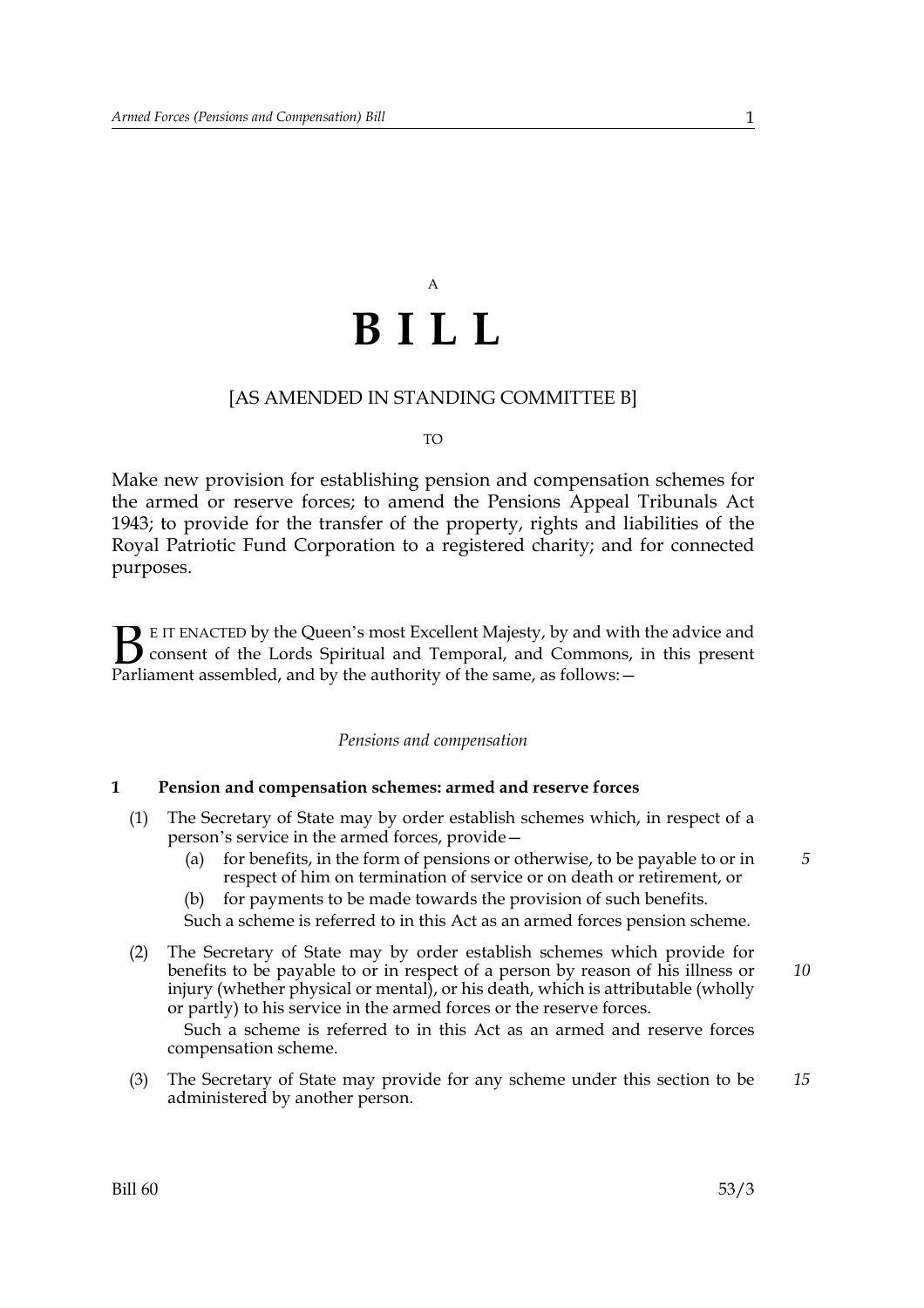*5*

*25*

*35*

#### **2 Payments due from scheme administrator in respect of deceased persons**

- (1) This section applies if on the death of any person who is or has been a member of the armed forces or the reserve forces—
	- (a) an amount is due to him in respect of benefits payable under an armed forces pension scheme or an armed and reserve forces compensation scheme, and
	- (b) the amount is payable by a person ("the administrator") other than the Secretary of State.
- (2) Sections 3 and 5 to 11 of Navy and Marines (Property of Deceased) Act 1865 (c. 111) (distribution of personal estate of deceased seamen, etc.) are to have effect in relation to the due amount as if it were payable by the Secretary of State, and the Secretary of State may give directions to the administrator as to the payment of that amount. *10*
- (3) Section 4 of the Pensions and Yeomanry Pay Act 1884 (c. 55) (distribution of personal estate of deceased soldiers, etc., not exceeding £5000) is to have effect in relation to the due amount as if it were held by or under the control of the Secretary of State, and the Secretary of State may give directions to the administrator as to the payment of the due amount. *15*

#### **3 Accrued rights**

- (1) The power of the Secretary of State to modify an armed forces pension scheme may not on any occasion be exercised in any manner which would or might adversely affect any entitlement, accrued rights or pension credit rights of any member of the scheme acquired before the power is exercised unless— *20*
	- (a) the consent requirements are satisfied in respect of the exercise of the power on that occasion in that manner, or
	- (b) the scheme is modified in the prescribed manner.
- (2) The consent requirements are those prescribed for the purpose of obtaining the consent of members of the scheme to its modification.
- (3) In this section—

"prescribed" means prescribed by an order under section 1, "accrued rights", "entitlement", "member" and "pension credit rights" have the same meanings as in Part 1 of the Pensions Act 1995 (c. 26). *30*

#### **4 Existing naval and marine pensions**

In section 3 of the Naval and Marine Pay and Pensions Act 1865 (c. 73) (payment to officers, widows etc.), for the words from "services" to "deceased" there is substituted "service in Her Majesty's naval or marine force as an".

#### *Appeals*

#### **5 Amendments to Pensions Appeal Tribunals Act 1943**

Schedule 1 (which makes amendments to the Pensions Appeal Tribunals Act 1943 (c. 39) about appeals to and from Pensions Appeal Tribunals, including amendments conferring appeal rights in relation to schemes under section 1(2) of this Act) has effect. *40*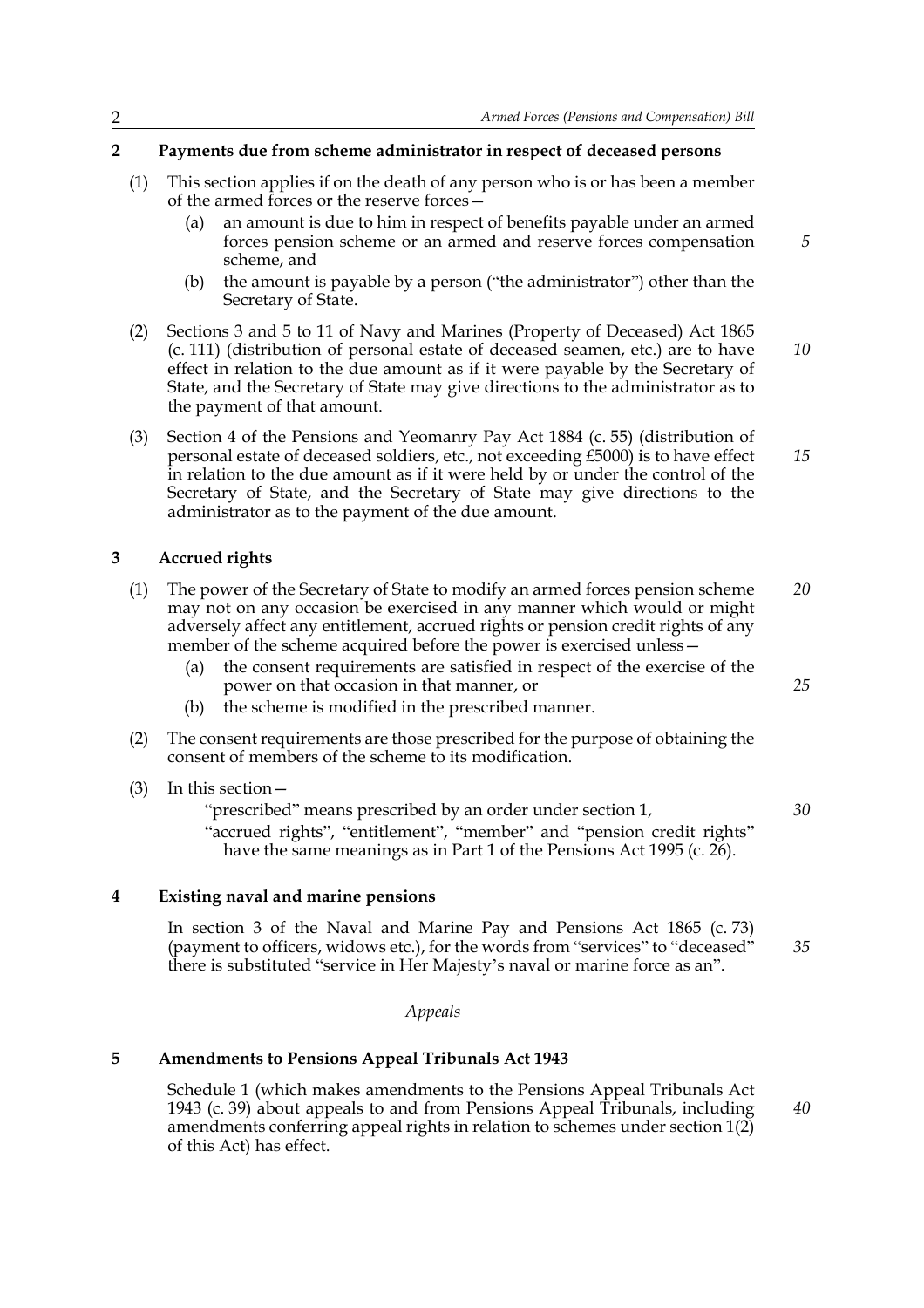#### *Miscellaneous and supplementary*

#### **6 Royal Patriotic Fund Corporation**

| (1) The Secretary of State may by order transfer, or provide for the transfer of, the |
|---------------------------------------------------------------------------------------|
| property, rights and liabilities of the Royal Patriotic Fund Corporation to a         |
| registered charity established for the benefit of persons who-                        |

- (a) are widows or widowers, or children or dependants, of persons who have served in the armed forces or the reserve forces, and
- (b) are in need of assistance.
- (2) The rights and liabilities that may be transferred include rights and liabilities under a contract of employment.
- (3) Schedule 2 makes provision in relation to the transfer of employees.
- (4) An order under this section may provide for the dissolution of the Corporation.
- (5) A reference in any instrument or other document to the Corporation is, so far as the context permits, to be read as a reference to the transferee.
- (6) In this section "charity" has the same meaning as in the Charities Act 1993 (c. 10) and "registered" means registered under that Act. *15*

#### **7 Amendment and repeals**

(1) In section 4 of the Forfeiture Act 1982 (c. 34) (Commissioner to decide whether forfeiture rule applies to social security benefits), in the definition of "relevant enactment" in subsection (5), the following entry is inserted after the entry relating to the Social Security Contributions and Benefits Act 1992—

> "section 1 of the Armed Forces (Pensions and Compensation) Act 2004,".

- (2) In Schedule 4 to the Social Security Act 1998 (c. 14) (Social Security Commisioners), in paragraph 3(1) (expenses of attending appeal proceedings), after "under section 14 of this Act" there is inserted ", under section 6A of the Pensions Appeal Tribunals Act 1943". *25*
- (3) The enactments set out in Schedule 3 are repealed to the extent specified.

#### **8 Commencement**

The preceding provisions of this Act are to come into force on such day as the Secretary of State may by order appoint. *30*

#### **9 Expenses**

Any expenses incurred by the Secretary of State in pursuance of this Act are to be paid out of money provided by Parliament.

#### **10 Orders**

- (1) Any power to make an order under this Act is exercisable by the Secretary of State by statutory instrument.
- (2) An order under this Act may make different provision for different purposes.

*5*

*10*

*20*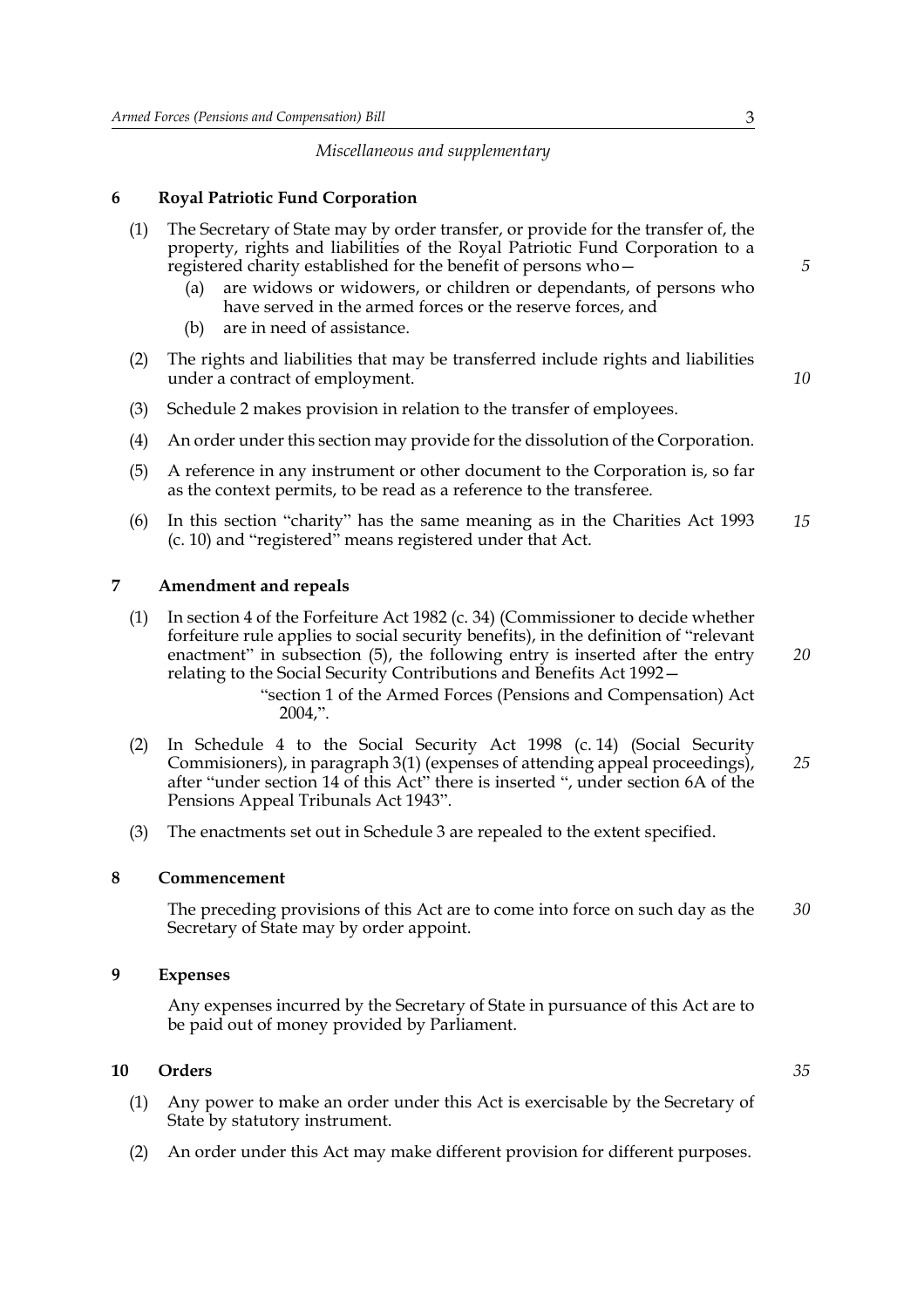- (3) An order under this Act may make—
	- (a) any supplementary, incidental or consequential provision,
	- (b) any transitory, transitional or saving provision,

which the Secretary of State considers necessary or expedient for the purposes of, in consequence of or for giving full effect to any provision of this Act.

- (4) The provision which may be made under subsection (3) includes provision amending or repealing any enactment or instrument.
- (5) A statutory instrument containing an order under this Act is to be subject to annulment in pursuance of a resolution of either House of Parliament.
- (6) A statutory instrument containing an order under this Act which adds to, replaces or omits any part of the text of an Act is not to be made unless a draft of the instrument has been laid before, and approved by a resolution of, each House of Parliament; and subsection (5) does not apply to such an instrument. *10*

#### **11 Interpretation**

In this Act—

*15*

*20*

*5*

- "armed forces" means the naval, military or air forces of the Crown, but not the reserve forces,
- "reserve forces" has the same meaning as in the Reserve Forces Act 1996 (c. 14).

#### **12 Short title**

This Act may be cited as the Armed Forces (Pensions and Compensation) Act 2004.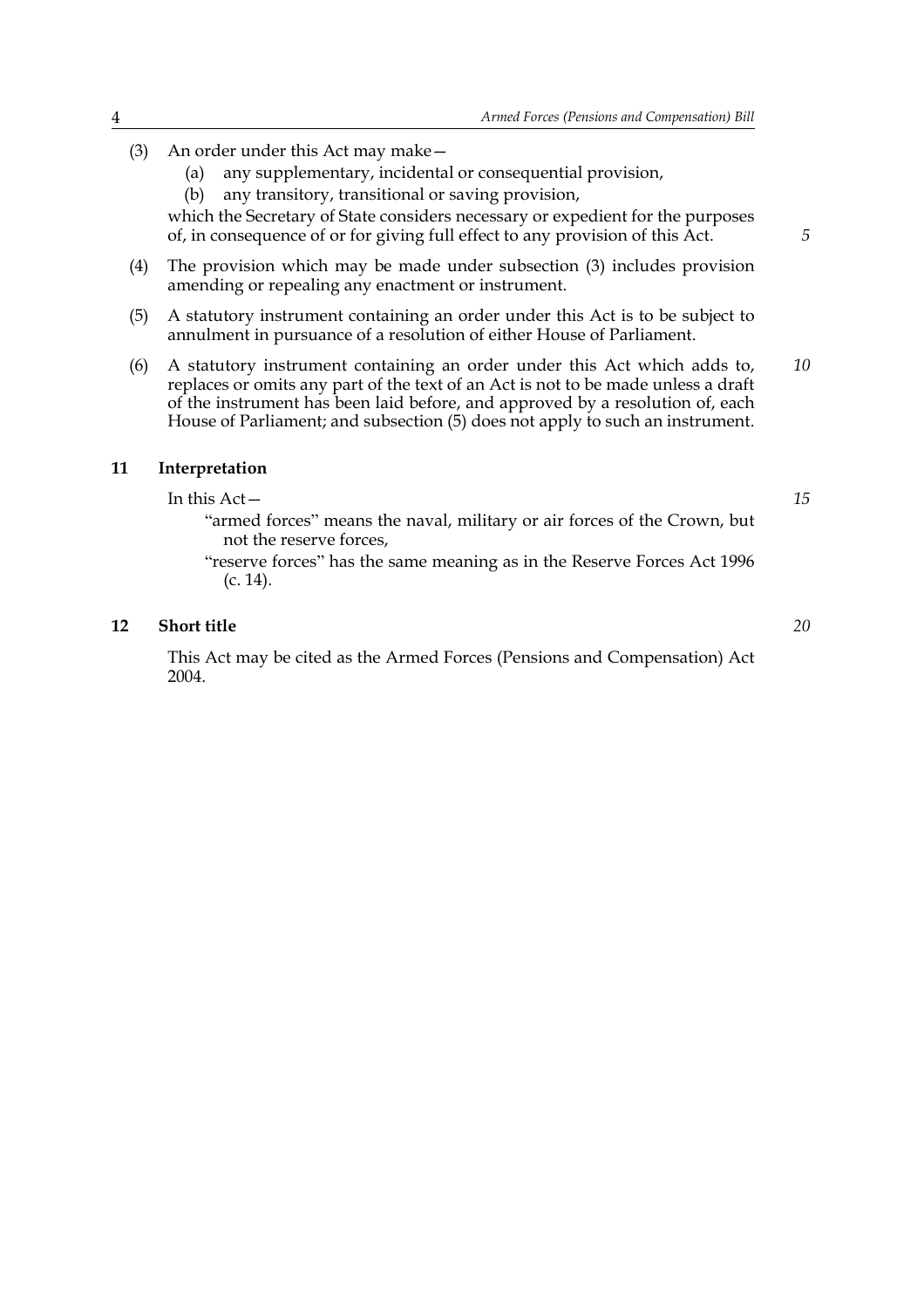## SCHEDULES

#### SCHEDULE 1 Section 5

#### AMENDMENTS TO PENSIONS APPEAL TRIBUNALS ACT 1943

- 1 The Pensions Appeal Tribunals Act 1943 (c. 39) is amended in accordance with the following provisions of this Schedule.
- 2 (1) Section 5A (appeals to Pension Appeal Tribunal against specified decisions) is amended as follows.
	- (2) In subsection (1), for "any such claim as is referred to in section 1, 2 or 3 of this Act" there is substituted "a claim to which this section applies".
	- (3) After that subsection there is inserted—
		- "(1A) This section applies to  $-$ 
			- (a) any such claim as is referred to in section 1, 2 or 3 of this Act;
			- (b) a claim under a scheme mentioned in section 1(2) of the Armed Forces (Pensions and Compensation) Act 2004 (compensation schemes for armed and reserve forces)."
- 3 (1) Section 6 (constitution, jurisdiction and procedure of Pension Appeal Tribunals) is amended as follows.
	- (2) Subsections (2) to (2B) (which are superseded by provisions inserted by this Schedule) are omitted.
	- (3) In subsection (2C), for the words from the beginning to "above," there is substituted— *20*

"Where—

- (a) a case is referred under section 6B of this Act for redetermination, or determination by a differently constituted Tribunal, or
- (b) a direction for a rehearing is given under rules made by virtue of paragraph 5(3B) of the Schedule to this Act,",

and after "date of the" there is inserted "reference or".

(4) In subsection (3), for "Subject to subsections (2) and (2A) of this section," there is substituted—

"Subject to—

- (a) sections 6A and 6B of this Act, and
- (b) rules made by virtue of paragraph 5(3A) of the Schedule to this Act,".

*25*

*5*

*10*

*15*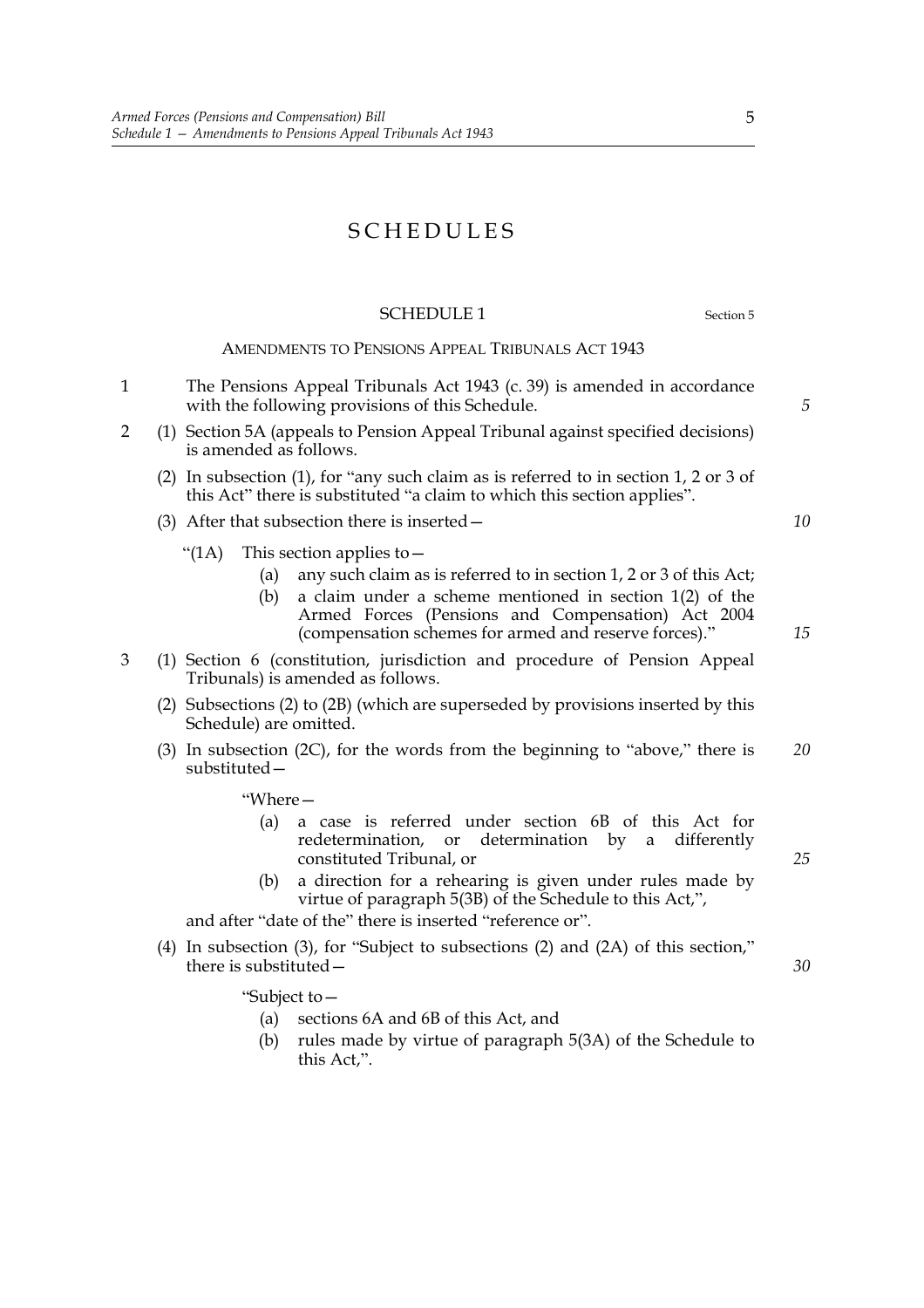4 After section 6 there is inserted—

#### **"6A Appeals from Tribunal to Social Security Commissioner**

- (1) Subject to the provisions of this section, an appeal shall lie to an appropriate Social Security Commissioner from any decision of the Tribunal under section 1, 2, 3, 4 or 5A of this Act on the ground that the decision was erroneous in point of law.
- (2) An appeal shall lie under this section at the instance of the person who appealed to the Tribunal or of the Minister.
- (3) If each of the parties to the appeal expresses the view that the decision appealed against was erroneous in point of law, the Commissioner may set aside the decision and refer the case to the Tribunal with directions for its determination.
- (4) Where the Commissioner holds that the decision appealed against was erroneous in point of law, he shall set it aside and—
	- (a) he shall have power—
		- (i) to give the decision which he considers the Tribunal should have given, if he can do so without making fresh or further findings of fact; or
		- (ii) if he considers it expedient, to make such findings and give such decision as he considers appropriate in the light of them; *20*

and

- (b) in any other case he shall refer the case to the Tribunal with directions for its determination.
- (5) Subject to any direction of the Commissioner, a reference under subsection (3) or (4)(b) above shall be to a differently constituted Tribunal. *25*
- (6) No appeal lies under this section without the leave—
	- (a) of the person who constituted, or was the chairman of, the Tribunal when the decision was given;
	- (b) of the President or Deputy President of Pensions Appeal Tribunals for the part of the United Kingdom for which the Tribunal was appointed; or
	- (c) subject to and in accordance with regulations, of an appropriate Social Security Commissioner.
- (7) Regulations may make provision as to the manner in which, and the time within which, appeals are to be brought and applications made for leave to appeal.
- (8) Subject to section 6C of this Act, a decision of a Commissioner under this Act shall be final and conclusive.
- (9) In this section "appropriate Social Security Commissioner" means—
	- (a) if the appeal tribunal which made the decision was appointed for Northern Ireland, a Northern Ireland Social Security Commissioner;
	- (b) otherwise, a Great Britain Social Security Commissioner.

*15*

*10*

*5*

*30*

*35*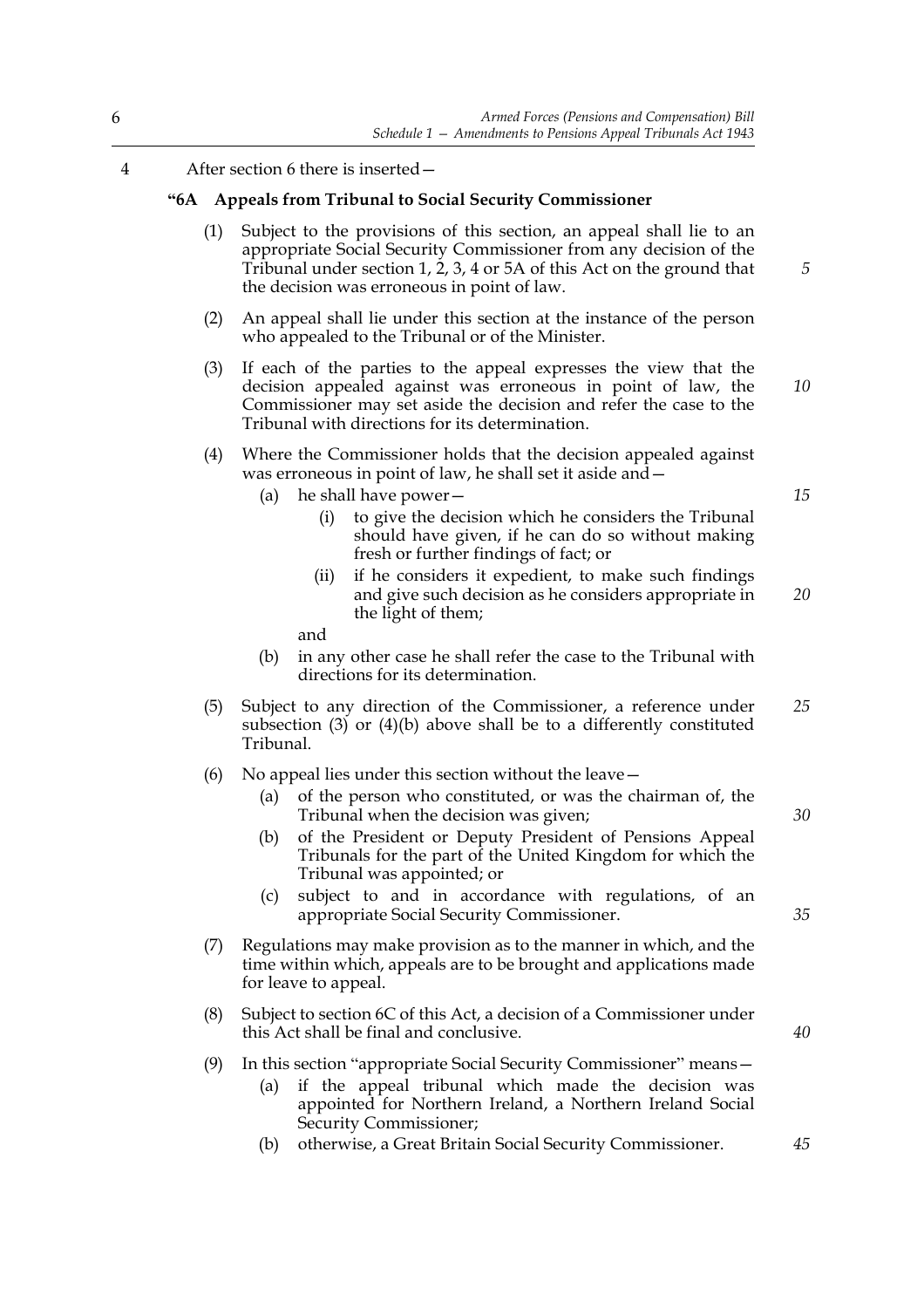(10) Where it appears convenient to do so by reason of a subsequent change of residence by the person who appealed to the Tribunal, a Great Britain Social Security Commissioner may direct that an application or appeal to him under this section be transferred to a Northern Ireland Social Security Commissioner; and vice versa.

#### **6B Redetermination etc of appeals by Pensions Appeal Tribunal**

- (1) This section applies where an application is made to a person under section 6A(6)(a) of this Act for leave to appeal from a decision of the Tribunal.
- (2) If the person considers that the decision was erroneous in point of law, he may set aside the decision and refer the case either for redetermination by the Tribunal or for determination by a differently constituted Tribunal. *10*
- (3) If each of those who would be parties to the appeal if leave were granted expresses the view that the decision was erroneous in point of law, the person shall set aside the decision and refer the case for determination by a differently constituted Tribunal. *15*

#### **6C Appeals from Commissioner**

- (1) Subject to subsection (2) below, a party to an appeal under section 6A of this Act may appeal on a question of law to the appropriate court from a decision of a Commissioner under that section.
- (2) No appeal under this section shall lie from a decision except—
	- (a) with the leave of the Commissioner who gave the decision or, in a case prescribed by regulations, a Commissioner selected in accordance with regulations; or
	- (b) if he refuses leave, with the leave of the appropriate court.
- (3) On an application to a Commissioner for leave under this section it shall be the duty of the Commissioner to specify as the appropriate court—
	- (a) the Court of Session if it appears to him that the person who appealed to the Tribunal is ordinarily resident in Scotland;
	- (b) the Court of Appeal in Northern Ireland if it appears to him that that person is ordinarily resident in Northern Ireland;
	- (c) the Court of Appeal if it appears to him that that person is ordinarily resident elsewhere.

But if it appears to the Commissioner, having regard to the circumstances of the case and in particular to the convenience of the persons who may be parties to the proposed appeal, that he should specify a different court mentioned in paragraphs (a) to (c) above as the appropriate court, it shall be his duty to specify that court as the appropriate court.

- (4) Regulations may make provision as to—
	- (a) the manner in which, and the time within which, appeals under this section are to be brought and applications made for leave to appeal;
	- (b) the procedure for dealing with such appeals and applications.

*45*

*20*

7

*5*

*25*

*30*

*35*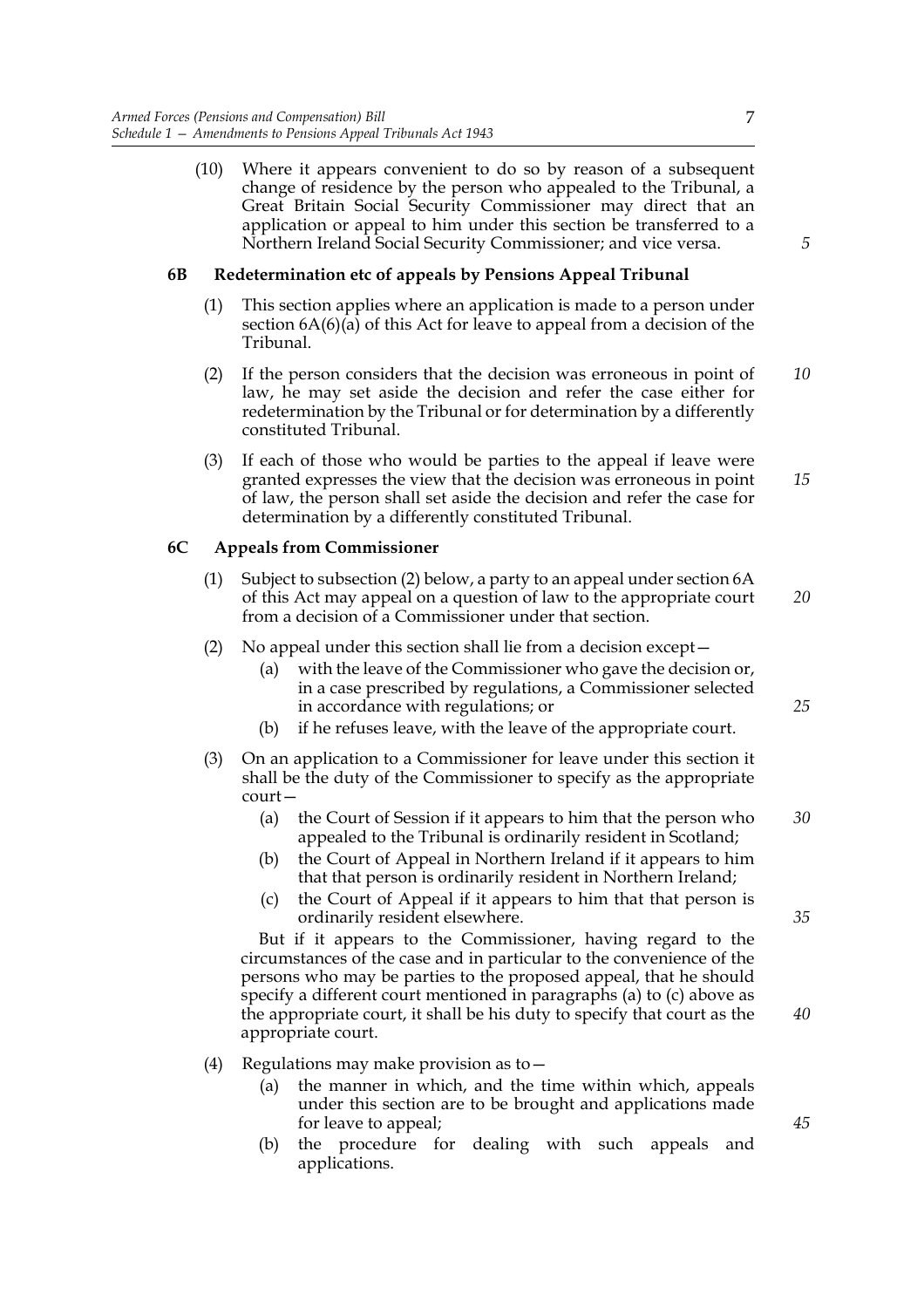#### **6D Procedure in proceedings before Commissioner**

- (1) Regulations may make, for the purposes of proceedings under this Act before a Commissioner, any provision which may be made by procedure regulations under section 16 of the Social Security Act 1998 for the purposes of proceedings under that Act before a Commissioner.
- (2) The Lord Chancellor may by regulations provide—
	- (a) for officers authorised by the Lord Chancellor or, in Scotland, by the Secretary of State to make any determinations which fall to be made by Commissioners;
	- (b) for the procedure to be followed by such officers in making such determinations;
	- (c) for the manner in which such determinations by such officers may be called in question.
- (3) Regulations prescribing the procedure to be followed in cases before a Commissioner shall provide that any hearing shall be in public except in so far as the Commissioner for special reasons otherwise directs. *15*
- (4) If it appears to a Commissioner that a matter before him involves a question of fact of special difficulty, he may direct that in dealing with that matter he shall have the assistance of one or more experts. In this subsection "expert" means a person appearing to the Commissioner to have knowledge or experience which would be relevant in determining the question of fact of special difficulty.
- (5) If it appears to the Chief Commissioner (or, in the case of his inability to act, to such other of the Commissioners as he may have nominated to act for that purpose) that— *25*
	- (a) an application for leave under section  $6A(6)(c)$  of this Act, or (b) an appeal,
	-

falling to be heard by one of the Commissioners involves a question of law of special difficulty, he may direct that the application or appeal be dealt with, not by that Commissioner alone, but by a tribunal consisting of two or more Commissioners. *30*

If the decision of the tribunal is not unanimous, the decision of the majority shall be the decision of the tribunal; and the presiding Commissioner shall have a casting vote if the votes are equally divided.

- (6) Regulations may make provision with respect to—
	- (a) the correction of accidental errors in any decision or record of a decision of a Commissioner under this Act; and
	- (b) the setting aside of any such decision in a case where it appears just to set the decision aside on the ground that—
		- (i) additional evidence is available;
		- (ii) a document relating to the proceedings in which the decision was given was not sent to, or was not received at an appropriate time by, a party to the proceedings or a party's representative or was not received at an appropriate time by the Commissioner; or

*5*

*10*

*20*

*35*

*40*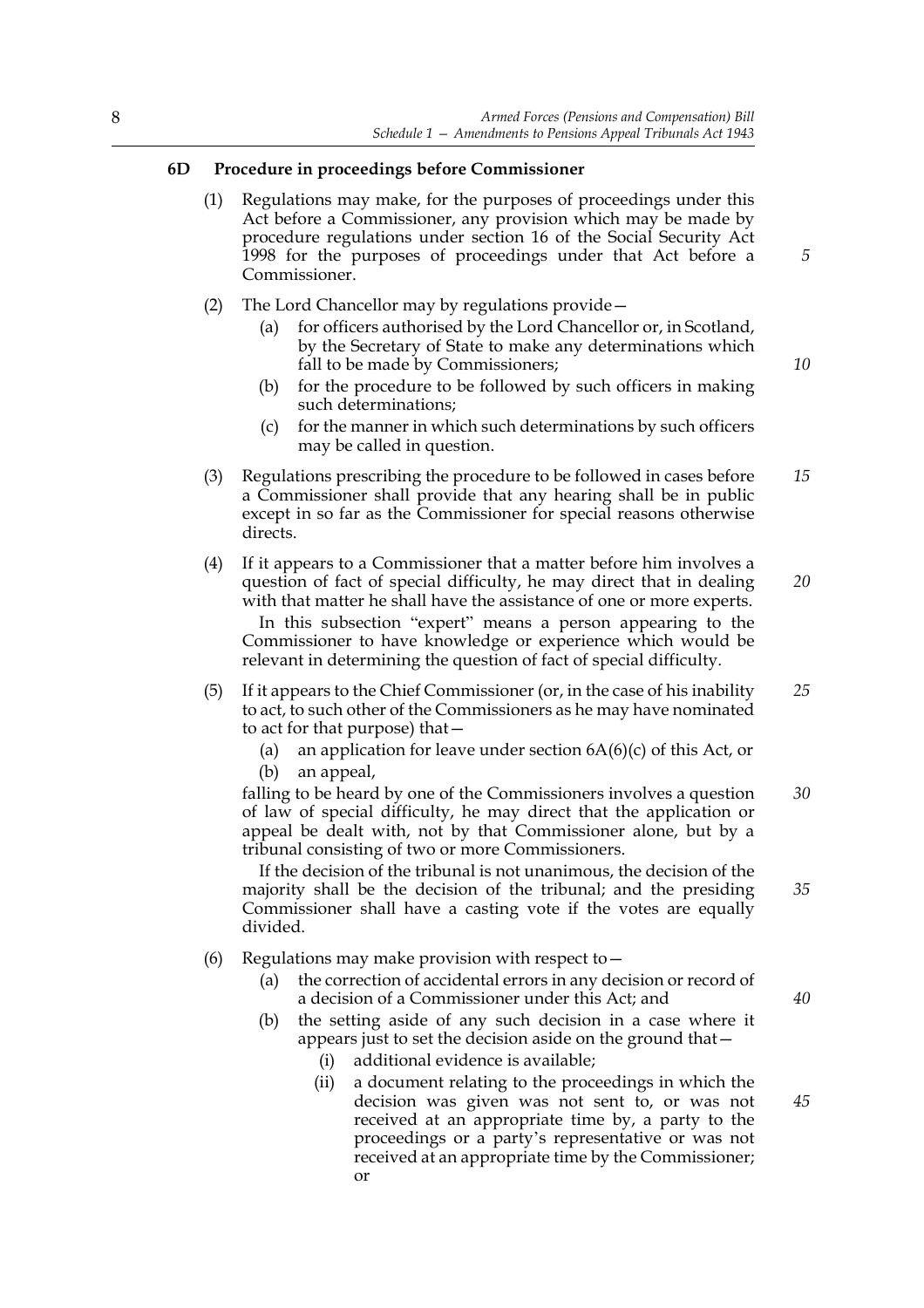- (iii) a party to the proceedings or a party's representative was not present at a hearing related to the proceedings.
- (7) Nothing in subsection (6) above shall be construed as derogating from any power to correct errors or set aside decisions which is exercisable apart from regulations made by virtue of that subsection.
- (8) Except so far as it may be applied in relation to England and Wales or Northern Ireland by regulations, Part 1 of the Arbitration Act 1996 shall not apply to any proceedings under this Act."
- 5 In subsections (1) and (3) of section 8 (time limit for appeals), after "shall be brought" there is inserted "to the Tribunal". *10*

6 After section 11 there is inserted—

#### **"11A Regulations**

- (1) Regulations under section 6A, 6C or 6D of this Act shall be made by the Lord Chancellor.
- (2) Where the Lord Chancellor proposes to make regulations under this Act which extend to Scotland, it shall be his duty to consult the Scottish Ministers with respect to the proposal.
- (3) Subsections (4) to (7) of section 79 of the Social Security Act 1998 (supplemental provision in connection with powers to make subordinate legislation) apply to any power to make regulations under this Act as they apply to any such power under that Act.
- (4) Regulations under this Act shall be made by statutory instrument.
- (5) A statutory instrument containing—
	- (a) regulations under section 5A or 8(4) or (5) of this Act, or
	- (b) regulations under section 6D of this Act made by virtue of paragraph 2 of Schedule 5 to the Social Security Act 1998 (striking out or reinstatement of proceedings),

shall not be made unless a draft of the instrument has been laid before, and approved by a resolution of, each House of Parliament.

- (6) A statutory instrument containing regulations under this Act (but not containing any such regulations as are referred to in subsection (5) above) shall be subject to annulment in pursuance of a resolution of either House of Parliament."
- 7 (1) Section 12 (interpretation) is amended as follows.
	- (2) In subsection  $(1)$ 
		- (a) in the definition of "the Minister", after "means" there is inserted "(subject to subsection (1A) below)";
		- (b) the following definitions are inserted at the appropriate places—
			- ""Chief Commissioner" means the Chief Social Security Commissioner appointed under the Social Security Act 1998 or the Social Security Administration (Northern Ireland) Act 1992;"; *40*
			- ""Commissioner" means a Great Britain Social Security Commissioner or a Northern Ireland Social Security

9

*20*

*15*

*5*

# *25*

*30*

*35*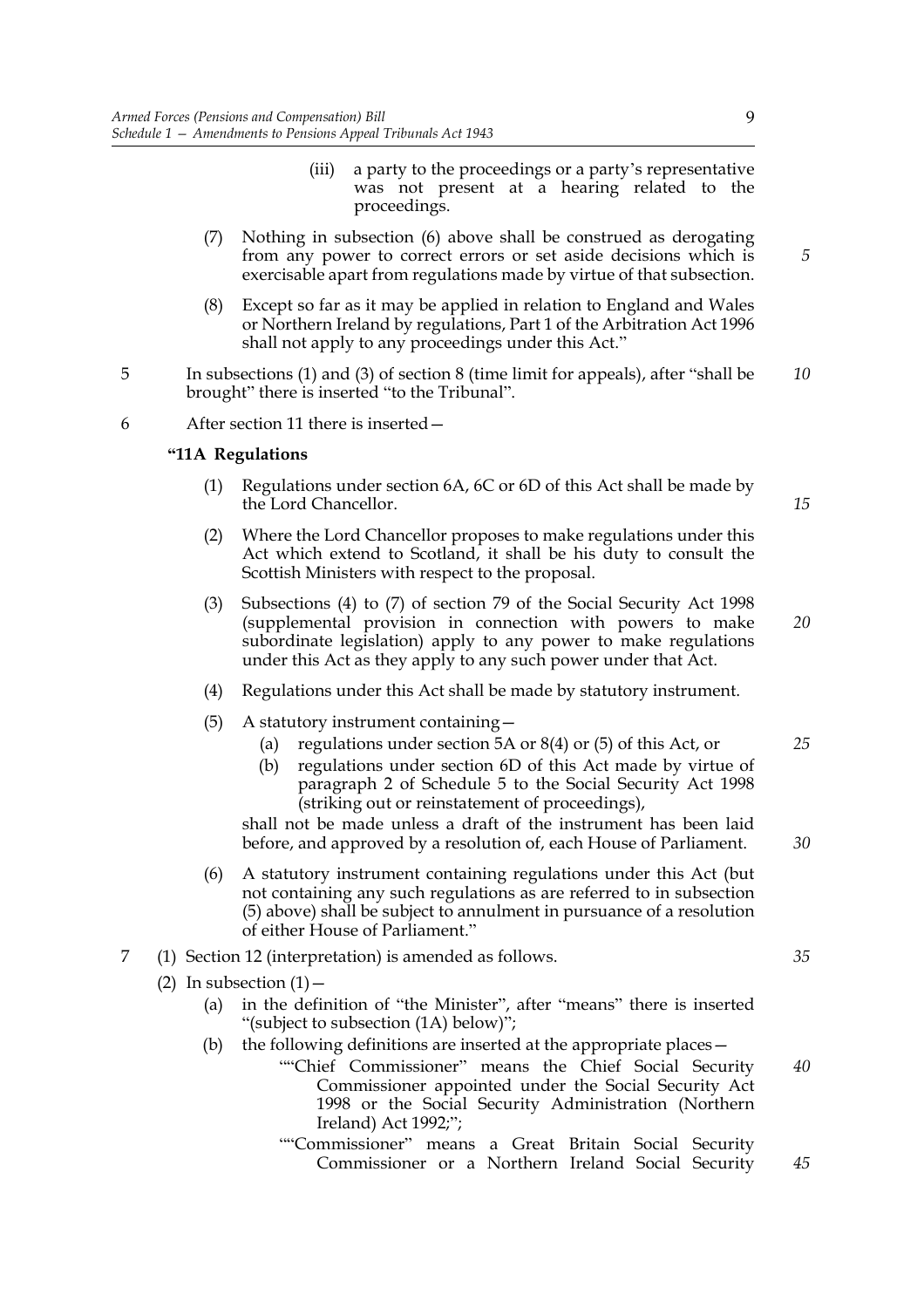Commissioner, and includes a tribunal of Commissioners constituted under section 6D(5) of this Act;";

- ""Great Britain Social Security Commissioner" means the Chief Social Security Commissioner or any other Social Security Commissioner appointed under the Social Security Act 1998;";
- ""Northern Ireland Social Security Commissioner" means the Chief Social Security Commissioner or any other Social Security Commissioner appointed under the Social Security Administration (Northern Ireland) Act 1992;".
- (3) After that subsection there is inserted—
	- "(1A) In relation to a claim under a scheme mentioned in section  $1(2)$  of the Armed Forces (Pensions and Compensation) Act 2004 (compensation schemes for armed and reserve forces), references in this Act to the Minister shall be read as references to the person administering the scheme." *15*
- 8 In paragraph (b) of section 13 (application to Scotland), after "for references" there is inserted "in the Schedule to this Act".
- 9 (1) Section 14 (application to Northern Ireland) is amended as follows.
	- (2) For the words from "subject to the modifications" to "the Schedule)" there is substituted "subject to the following modifications— *20*
		- (a) for the references in the Schedule to the Lord Chancellor (except the reference in paragraph  $5(4)(b)$ )";
	- (3) At the end there is inserted—
		- "(b) for the reference in section  $6D(1)$  to section 16 of the Social Security Act 1998 there shall be substituted a reference to Article 16 of the Social Security (Northern Ireland) Order 1998." *25*
- 10 (1) The Schedule (constitution, jurisdiction and procedure of Pensions Appeal Tribunals) is amended as follows.
	- (2) In paragraph 5 (rules about practice and procedure of Tribunals), after subparagraph (3) there is inserted—
		- "(3A) Such rules may make provision with respect to  $$ 
			- the correction of accidental errors in any decision or record of a decision of the Tribunal under this Act; and
			- (b) the setting aside of any such decision in a case where it appears just to set the decision aside on the ground that—
				- (i) additional evidence is available;
				- (ii) a document relating to the proceedings in which the decision was given was not sent to, or was not received at an appropriate time by, a party to the proceedings or a party's representative or was not received at an appropriate time by the Tribunal; or *40*
				- (iii) a party to the proceedings or a party's representative was not present at a hearing related to the proceedings.

Nothing in this sub-paragraph shall be construed as derogating from any power to correct errors or set aside decisions which is exercisable apart from rules made by virtue of this sub-paragraph. *30*

*5*

*10*

*35*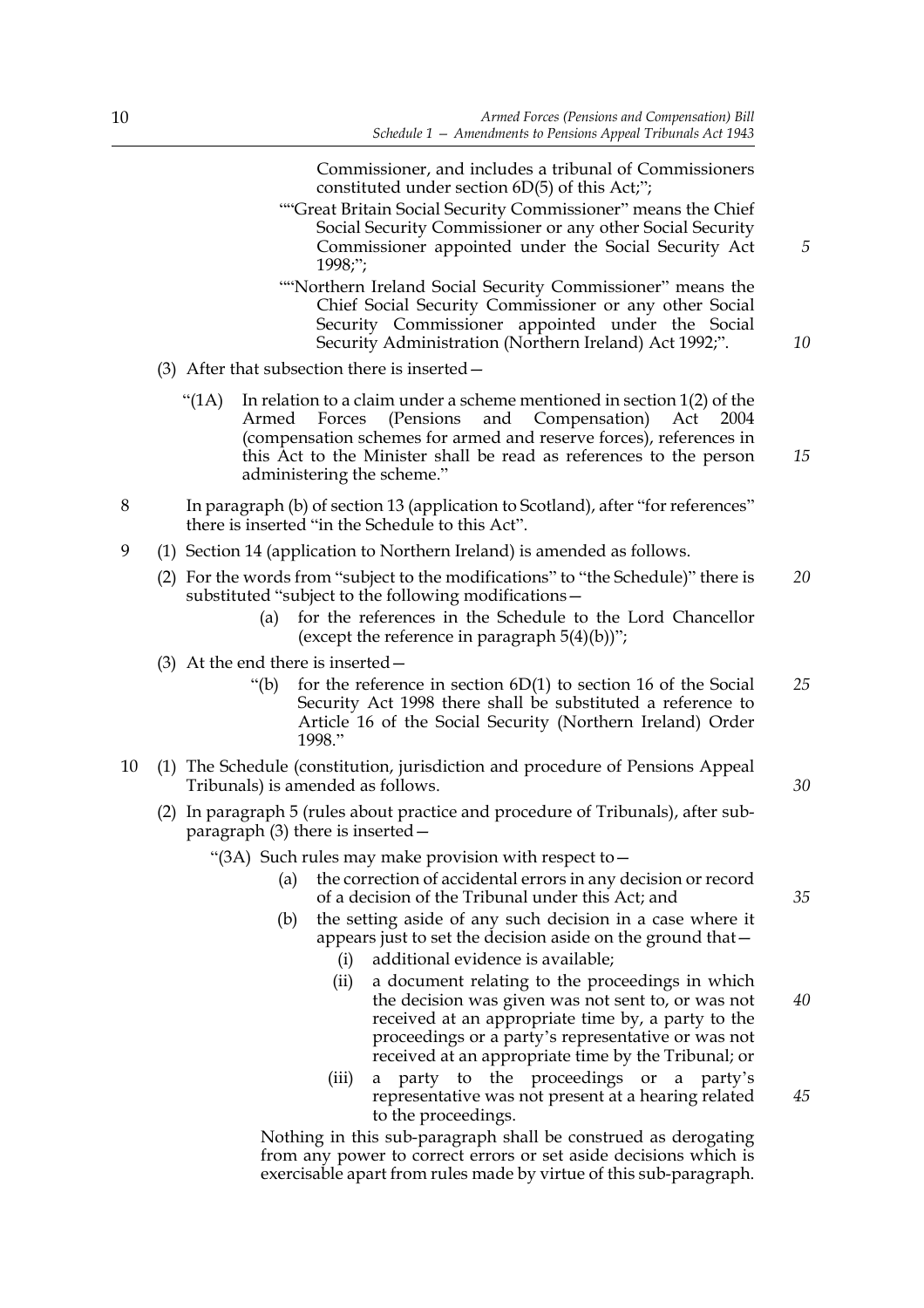- (3B) Such rules may make provision with respect to the rehearing of an appeal where a decision has been set aside under rules made by virtue of sub-paragraph (3A)(b) above.
- (3C) Rules under this Schedule may—
	- (a) make provision with respect to the striking out or reinstatement of proceedings before the Tribunal;
	- (b) provide that where an appeal to the Tribunal under this Act is struck out in pursuance of such rules no further appeal under this Act shall be brought in respect of the matters to which the struck-out appeal related except with leave given in pursuance of such rules."
- (3) In paragraph 6 (appeal by person resident in Scotland or Northern Ireland), after "Any appeal" there is inserted "to the Tribunal".
- (4) In paragraph 6A (appeal by person resident outside the United Kingdom), after "an appeal" there is inserted "to the Tribunal".
- (5) After that paragraph there is inserted—
	- "6B Where it appears convenient to do so by reason of a subsequent change of residence by the person who brought the appeal, the Tribunal seised of an appeal may direct that it be transferred to a Tribunal appointed for another part of the United Kingdom."

#### SCHEDULE 2 Section 6

#### ROYAL PATRIOTIC FUND CORPORATION: TRANSFER OF STAFF

- 1 The contract of employment of an employee transferred under an order under section 6—
	- (a) is not terminated by the transfer,
	- (b) has effect from the date of transfer as if originally made between the employee and the transferee.
- 2 Where an employee is so transferred—
	- (a) all the rights, powers, duties and liabilities of the Corporation under or in connection with the contract of employment are by virtue of this paragraph transferred to the transferee on the date of transfer, and
	- (b) anything done before that date by or in relation to the Corporation in respect of that contract or the employee is to be treated from that date as having been done by or in relation to the transferee.

This paragraph does not prejudice the generality of paragraph 1.

- 3 But if the employee informs the Corporation or the proposed transferee that he objects to the transfer—
	- (a) paragraphs 1 and 2 do not apply, and
	- (b) the contract of employment is terminated immediately before the date of transfer but the employee is not to be treated, for any purpose, as having been dismissed by the Corporation.
- 4 This Schedule does not prejudice any right of an employee to terminate his contract of employment if (apart from the change of employer) a substantial change is made to his detriment in his working conditions.

*5*

*10*

*15*

*20*

*25*

*30*

*35*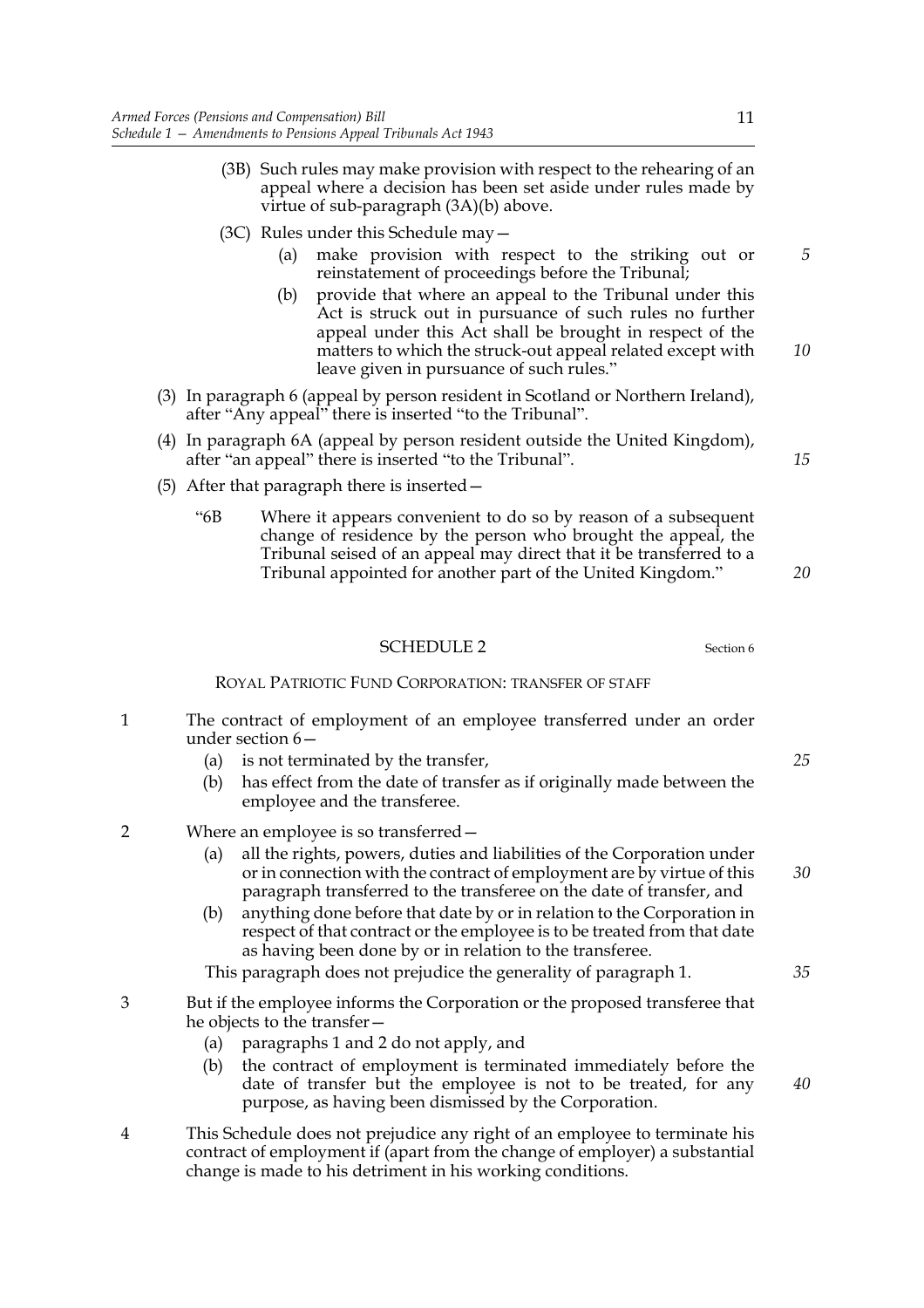5 In this Schedule "date of transfer" means the date decided under the order for the transfer of the employee.

#### SCHEDULE 3 Section 7

### REPEALS

| Short title and chapter                                                         | Extent of repeal                                                                                                                                                                  | 5  |
|---------------------------------------------------------------------------------|-----------------------------------------------------------------------------------------------------------------------------------------------------------------------------------|----|
| Patriotic Fund Reorganisation<br>Act 1903 (c. 20)                               | The whole Act.                                                                                                                                                                    |    |
| War Pensions (Administrative<br>Provisions) Act 1918 (c. 57)                    | Section 7.                                                                                                                                                                        |    |
| Pensions Appeal Tribunals Act<br>1943 (c. 39)                                   | In section 5A, the words "made by statutory"<br>instrument" in subsection (2), and subsection<br>(3).<br>Section $6(2)$ to $(2B)$ .<br>In section 8, the words "made by statutory | 10 |
|                                                                                 | instrument" in subsections (4) and (5), and<br>subsection (6).<br>Section 13(a).<br>In the Schedule, paragraph $5(4)(c)$ and the word<br>"and" before it.                         | 15 |
| Royal<br>Patriotic<br>Fund<br>Corporation Act 1950 (c. 10)                      | Section 2.                                                                                                                                                                        | 20 |
| Chronically Sick and Disabled<br>Persons Act 1970 (c. 44)                       | Section 23(3) and (4).                                                                                                                                                            |    |
| Judicature (Northern Ireland)<br>Act 1978 (c. 23)                               | In Schedule 5, in Part 2, the entries relating to<br>section $6(2)$ of, and the Schedule to, the<br>Pensions Appeal Tribunals Act 1943.                                           | 25 |
| Social Security Act 1980 (c. 30)                                                | Section $16(4)$ .                                                                                                                                                                 |    |
| Child Support, Pensions and<br>Security Act<br><b>2000</b><br>Social<br>(c. 19) | Section $57(2)$ and $(3)$ .                                                                                                                                                       | 30 |